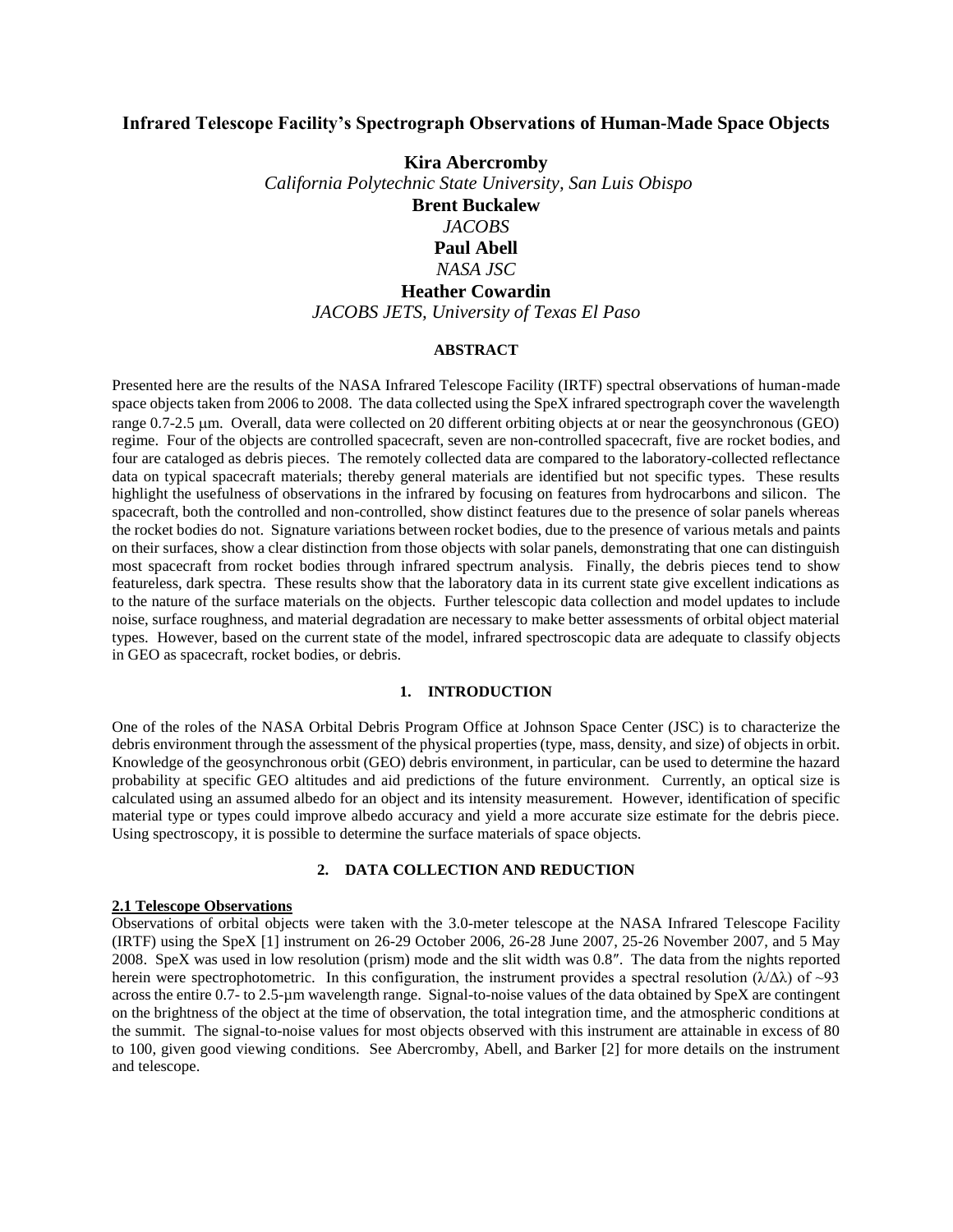Over the course of these observations, spectral data were acquired on subset of cataloged GEO targets from the U.S. Space Surveillance Network (SSN) database. These objects included rocket bodies, functional spacecraft, nonfunctional (NF) spacecraft, and orbital debris. The NF targets are no longer controlled in the east-west direction and the inclination is allowed to increase (see Table **1**[Table 1](#page-1-0) for a summary of all observations). The table heading listed as NF refers to targets that are nonfunctional; the orbit is no longer controlled in the East-West direction, and the inclination is allowed to increase. Once a GEO satellite is no longer controlled, the inclination will vary by 15º over a 50-year cycle due to orbital perturbations. In four cases, the same object was observed on multiple campaigns. During the course of a night's observation campaign calibration data were acquired, including flats, arc lamps (wavelength calibration), atmospheric standards (telluric feature removal), and solar analogs (for relative reflectance ratios). Typically, exposure time sets for the SSN objects were 45 seconds placed in pairs, where the object was shifted 1" up and down the slit (necessary for sky emission removal and bias/dark removal). Only two solar analogs were used throughout the 2-year campaign, SAO 93936 and SAO 120107.

<span id="page-1-0"></span>

| <b>SSN</b><br>Number | <b>Common Names</b>      | International<br>Designator | 26-29<br>Oct.<br>2006 | 26-28<br>June<br>2007 | $25 - 26$<br>Nov.<br>2007 | 5<br>May<br>2008 | NF?            |
|----------------------|--------------------------|-----------------------------|-----------------------|-----------------------|---------------------------|------------------|----------------|
| 08476                | SATCOM 1                 | 1975-117A                   | X                     |                       |                           |                  | Yes            |
| 08832                | TITAN 3C TRANSTAGE DEB   | 1976-023J                   |                       |                       |                           | X                | Yes            |
| 11669                | OPS 6393 (FLTSATCOM 3)   | 1980-004A                   | X                     |                       |                           |                  | <b>Yes</b>     |
| 11964                | GOES <sub>4</sub>        | 1980-074A                   | X                     |                       |                           |                  | Yes            |
| 12855                | SBS <sub>2</sub>         | 1981-096A                   |                       | X                     |                           |                  | Yes            |
| 13984                | <b>SATCOM 1R</b>         | 1983-030A                   |                       |                       |                           | X                | Yes            |
| 14234                | ARABSAT 1DR (TELSTAR 3A) | 1983-077A                   | X                     |                       |                           |                  | No             |
| 14421                | <b>INTELSAT 507</b>      | 1983-105A                   | X                     |                       |                           |                  | N <sub>o</sub> |
| 15385                | <b>SPACENET 2</b>        | 1984-114A                   | X                     |                       |                           | X                | No             |
| 15826                | TELSTAR 303              | 1985-048D                   | X                     |                       |                           |                  | No             |
| 19550                | IUS R/B $(2)$            | 1988-091D                   |                       |                       | X                         |                  | Yes            |
| 20570                | NEWSAT-1 (PALAPA B2R)    | 1990-034A                   |                       |                       | X                         |                  | Yes            |
| 21641                | IUS R/B $(2)$            | 1991-054D                   |                       | X                     | X                         | X                | Yes            |
| 21648                | <b>COSMOS 2054 DEB</b>   | 1989-101G                   |                       | X                     |                           |                  | Yes            |
| 22316                | IUS R/B $(2)$            | 1993-003D                   |                       | X                     |                           |                  | Yes            |
| 23615                | IUS R/B $(2)$            | 1995-035D                   |                       |                       | X                         |                  | Yes            |
| 25000                | TITAN 3C TRANSTAGE DEB   | 1968-081G                   |                       |                       |                           | X                | <b>Yes</b>     |
| 25126                | HGS-1 (ASIASAT 3)        | 1997-086A                   | X                     |                       |                           |                  | <b>Yes</b>     |
| 25645                | $SL-12 R/B (2)$          | 1999-010D                   |                       | X                     |                           | X                | <b>Yes</b>     |
| 29014                | <b>EKRAN 2 DEB</b>       | 1977-092K                   | X                     |                       |                           |                  | Yes            |

Table 1. IRTF SpeX Observation Summary

The data were reduced using Spextool [3]. The typical settings outlined in [4] were used to minimize issues with the data's complexities. One first starts with the IDL command *xspextool* to perform reduction, calibration, and extraction. We used the Point Source tab exclusively for these data with additional inputs to the paths to the image and calibration data on the computer. This tab combines all the necessary calibration steps (flat field correction, wavelength calibration, defining apertures for extraction, tracing emission of the object across the array, and finally, extracting 1-D spectra). Combination of 1-D spectra for an individual object was performed with Spextool's *xcombspec* procedure. This procedure scales the individual spectra (greyscaling in optical spectra jargon). We combined spectra using a robust weighted mean with 8σ threshold and a limited wavelength range of 1.17-1.32 μm. The wavelength range was chosen because the signal-to-noise over this range is the highest and because this wavelength range has minimal telluric line contamination. Atmospheric standard star spectra were taken before and after each associated debris object, and often solar analogs were observed more than once per night. For the standard stars, spectra was combined depending on when the star was observed: before the object observation, after the object observation, and a combination of both sets. Finally, the spectra on debris objects and solar analogs had the telluric absorption features removed using Spextool's *xtellcor\_basic* procedure. To get the most out of the elimination of these telluric features, only the 1.3-1.4 µm feature was used in the procedure so that the standard deviation of the residual wavelength shifts given in the output of the procedure's model was only due to residuals from an absorption feature. Spextool does not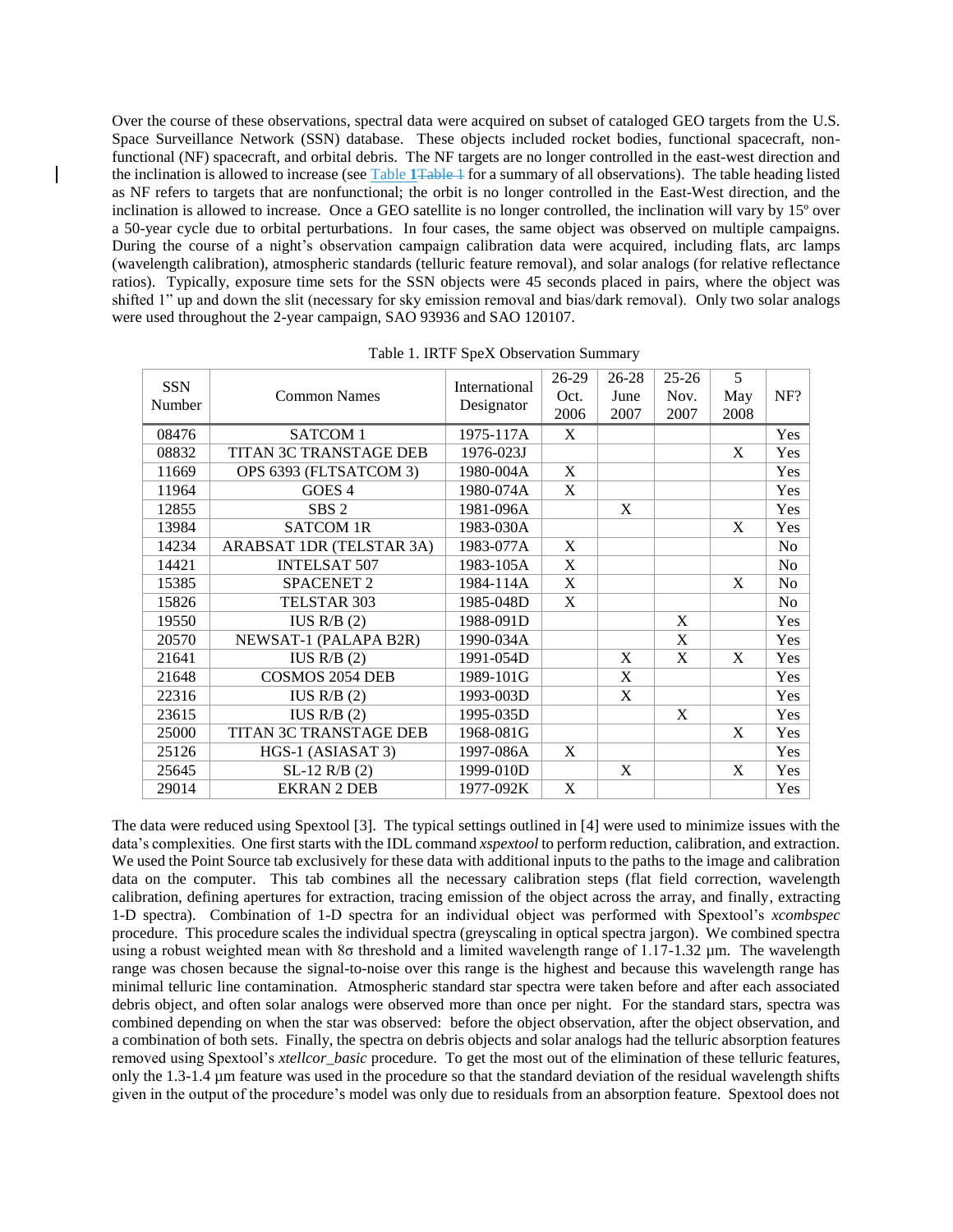allow several disjointed wavelength regions to be chosen. The standard deviation of the residual wavelength shifts was compared between the three types of atmospheric standard star summations. The one that gave the smallest standard deviation was used with that orbital debris object and solar analog.

Once the steps above were completed, the relative reflectance ratio spectra of the objects were produced. These images were produced by ratioing the object and solar analog star. To insure sky conditions are completely removed from the image, both the object spectra and solar analog spectra were ratioed by the standard star spectra closest in time and position to the object observations. This procedure gives us a final ratio of the SSN to solar analog where the atmospheric lines have been eliminated completely. An example of this ratio can be found in Fig. 1Fig. 1.





## **2.2 Laboratory Data**

When collecting data in a laboratory, a white reference is measured and compared to the material spectrum such that the resulting spectrum is called an absolute reflectance measurement that is on the scale of zero to one. However, there is not such an absolute reflectance standard at the same distance and orientation of each of the satellites. Therefore, the data are considered as relative reflectances. In these cases, the shape of the spectrum and the location and strength of the absorption features are used to determine material and not the percent reflectivity. To be able to compare measurements from two different objects, it may be necessary to scale to the object's reflectance so that both reflectances fit on one plot. When this practice was done, it will be noted.

An Analytical Spectral Device field spectrometer that has a wavelength range from 0.3 to 2.5 microns ( $\mu$ m) with a resolution of 10 nanometers at a wavelength of 2 um and 717 channels was used to obtain the laboratory measurements. From these laboratory measurements, a database of more than 300 common spacecraft materials reflectance spectra was assembled and is used for comparison with the IRTF remote observations to determine material type [5]. All of the laboratory data referred to on the figures in this paper are from the NASA Spectral Database [5].

For these comparisons, the objects were known, catalogued pieces and thus the authors had *a prior* knowledge as to what materials would be best to include when comparing the remote data to lab data. However, some non-traditional materials were included as well such that the list is shown in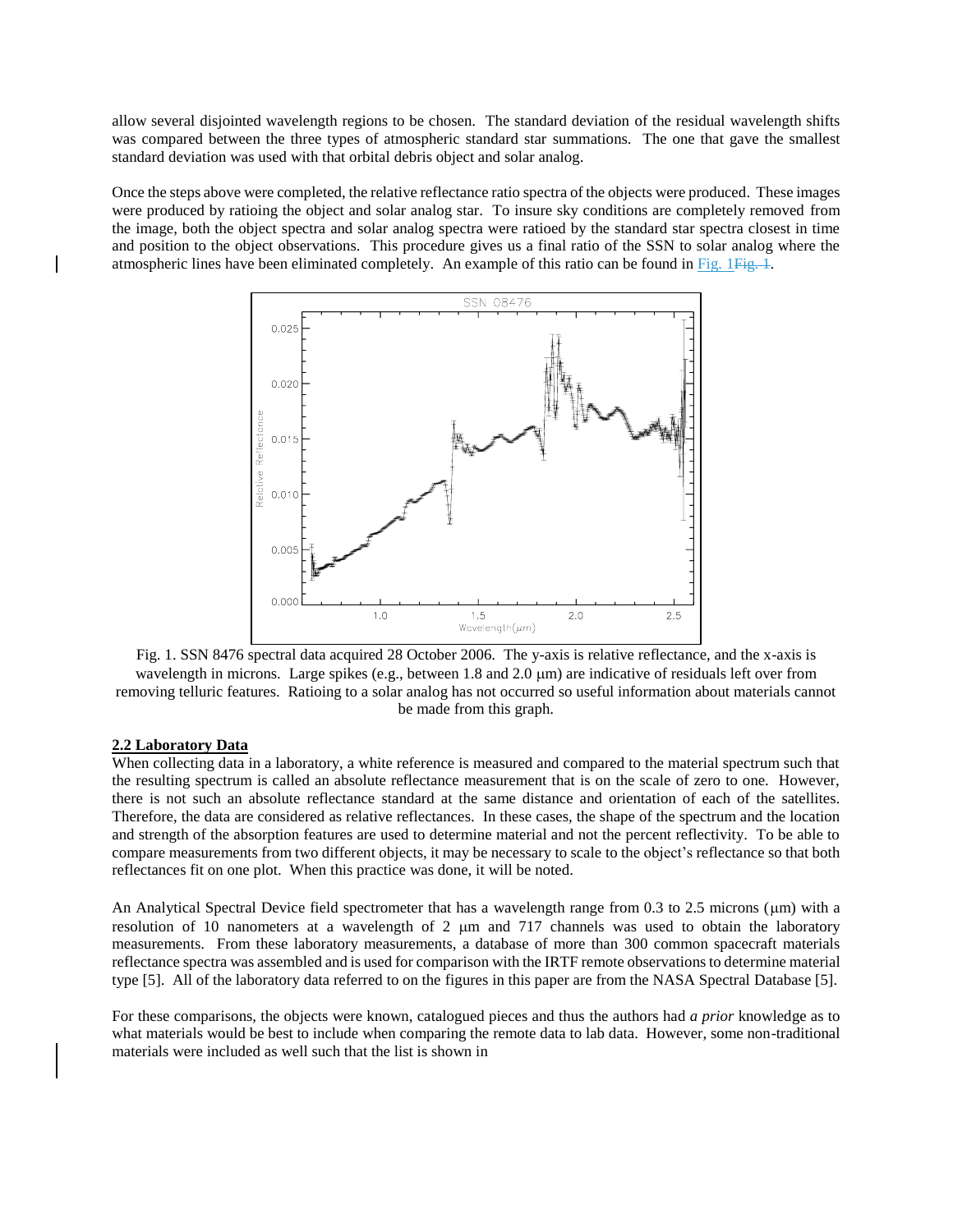Table **2**[Table 2.](#page-3-0) All of the solar cells are different in type; not all the types are known and those that are not known are typed generically. The exposed white paint is white paint that was flown on the Long Duration Exposure Facility; the paint turned a gold color with exposure to the environment [5].

| <b>Material</b>           |                                         |                                |  |  |
|---------------------------|-----------------------------------------|--------------------------------|--|--|
| Solar Cell Montana (MT)   | Inconel (nickel-chromium<br>superalloy) | Carbon Epoxy                   |  |  |
| Solar Cell Polysat        | Anodized Aluminum                       | White Paint                    |  |  |
| Solar Cell at 0 deg phase | Aluminum Beta Cloth                     | <b>Exposed White Paint</b>     |  |  |
| <b>Solar Cell TRMM</b>    | <b>Aluminized Kapton</b>                | Multi-Layer Insulation— Kapton |  |  |

<span id="page-3-0"></span>Table 2. List of Materials for Comparison

#### **3. SPECTRAL UNMIXING**

Spectral unmixing is the process of inverting material proportions from a combined spectrum that has distinct components that are linearly mixed. Rapp [6] developed a Constrained Linear Least Squares (CLLS) model with the application of unmixing reflectance spectral data of orbiting objects. Spectra are added linearly according to the proportion represented on the surface of the object. Considering orientation of incident light and the object, the full equation defining the combined spectrum in terms of orientation [6, 7] is:

$$
S_{combined} = \sum_{i=1}^{n} p_i B_i S_i + N
$$

where S is a spectrum, *i* is an index representing the  $i^{th}$  material, p is the material proportion of the full spectrum, N is noise, and  $B_i$  is the orientation coefficient for the  $i<sup>th</sup>$  material. This equation is still an approximation, however, as the orientation can change the spectrum. It should be noted that  $S_{combined}$  and  $S_i$  can be represented as very long vectors, with reflectance values at each of the measured wavelengths. This allows an expansion into a vector math representation:

$$
\vec{S}_{combined} = p_1 B_1 \overrightarrow{S_1} + p_2 B_2 \overrightarrow{S_2} + \dots + p_n B_n \overrightarrow{S_n} + \overrightarrow{N}
$$

where  $p_i$  and  $B_i$  are both scalars, making it quite easy to restate this as a matrix multiplication problem with a known solution:

 $S_c = SA$ 

Unfortunately, the matrix  $S$  is not square so it cannot be truly inverted to solve directly for  $A$  so a pseudo-inverse can be used. When applied to this problem this inverse is known as a least-squares optimization:

$$
S^T S_c = S^T S A
$$

Multiplying both sides by  $S<sup>T</sup>$  creates a square matrix that is guaranteed to be invertible:

$$
(S^T S)^{-1} S^T S_c = A
$$

This function minimizes the equation and provides a beginning point for the solution to the unmixing problem. Testing this solution, for some combined spectra the unmixer returned negative proportion values, which is physically impossible. This is because the model is trying to match shape and subtracting materials can be the same as adding in terms of the final result. To rectify this issue a constrained least squares function was used, MATLAB's built in *lsqnonneg* function. The function uses a modified Lagrange multiplier method to solve the constrained problem. By reframing this as a vector problem, and recognizing it as a minimization problem, it becomes clear that the Lagrange solution is solving the constrained minimization problem:

$$
f = (S_c - SA) A \ge 0
$$

This is solved for the specific  $A \ge 0$  case by the *lsgnonneg* function. To maintain the constraint using a Lagrange multiplier method, the function first calculates the least squares solution, including negative solutions. It then uses those solutions to create a vector of logicals defining which solutions are negative, and need to be corrected. This vector becomes the Lagrange multiplier, and the optimization is performed. This process is repeated until an optimum solution is found.

To estimate the error in the results when unknown spectra are unmixed, the difference between the original and unmixed spectra is calculated (called the residual). Since a vector approximation method is used to calculate the best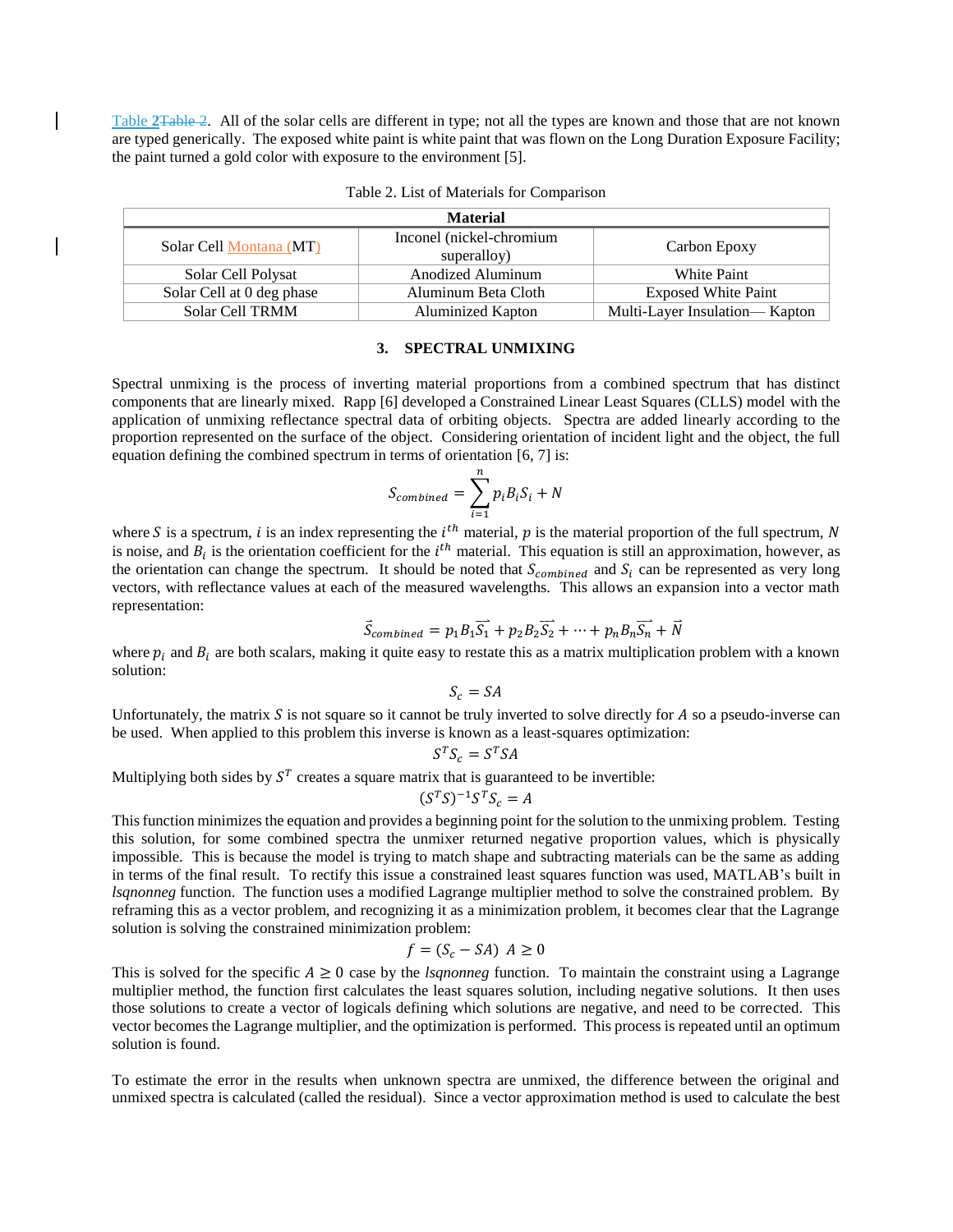unmixing solution, the norm is calculated, and used for error. This area is then used to calculate the error based on the difference in area.

$$
E = \frac{Norm_{diff}}{Norm_{orig}} = \frac{\sqrt{S_{diff}^T S_{diff}}}{\sqrt{S_c^T S_c}}
$$

This error estimation gives a percentage error, and gives an estimation of the cut-off point of significant figures in the output. This model takes all the materials supplied and creates the best, combined spectrum based on the above method.

## **4. RESULTS**

The remotely collected data are compared to the laboratory-collected reflectance data on typical spacecraft materials; thereby general materials are identified but not specific types. Each spectral image shown contains the remote data on the object and the spectral unmixing program (CLLS) spectrum. In addition, a simple subtraction between the two spectra is also shown on the plots. This difference is calculated at each wavelength. The overall error (shown in the calculations in the previous section) is listed in the figure captions.

Spectral data on object SSN20570 (NEWSAT-1 [PALAPA B2R]) is shown in Fig. **2**Fig. 2. Both model data and the remote data are scaled such that their reflectances are compared. The matching materials used in CLLS were multilayered insulation (MLI), solar cell, anodized aluminum, Inconel, white paint, and exposed white paint. The model fits the original data to within 1% and this error is the lowest of all the data presented. Solar cells have a band gap feature near 1100 nm, as seen in the original and unmixed data in Fig. **2**Fig. 2. These results are consistent with the satellite design, which is a cylindrical bus-type covered in solar cells, similar to [Fig.](#page-5-0) **3**Fig. 3. In addition to the solar cell feature, common features due to carbon-hydrogen (C-H) are seen near 1700 nm and 2400 nm in both the CLLS model and remote data. The laboratory data tend to have some of the water features present (seen in Fig. **2**Fig. 2 near 1400 and 1900 nm); however, the remote data have them completely removed due to the amount of water in the atmosphere. This makes it difficult to assess when the water features are due to the atmosphere and when they are from the spacecraft. Therefore, the features are removed completely such that an erroneous statement of water being present is not made. Thus, those regimes will never agree with the CLLS model in any of the figures shown. In future work, the intent is to remove the features from the laboratory data and redo the comparison.

The spectral data were analyzed using the Image Reduction and Analysis Facility software package to identify the spectral features found in each remote observation. .

Table **3**Table 3 lists the wavelengths of the identified feature(s) and the full widths at half maximum (FWHM) in nanometers compared with the FWHM found in the CLLS model. These prominent features identified in the table are consistent with C-H bonds commonly found in organics. These numbers show that the model has not obtained the exact correct materials or concentration of material correct for comparison. These are a few of the reasons that all percent errors between the data and the model are greater than 1%.

Three of the four functional spacecraft observed showed similar results to  $Fig. 2Fig. 2$ . Large band gaps were seen at 1100 nm due to solar panels and organic features seen at 1700, 2100, and 2300-2400 nm. It is believed that the orientation of and/or solar angle relative to the fourth spacecraft is the reason for the dissimilar results.

## **Object SSN08476 (SATCOM 1) did not compare well to the CLLS model. As shown in** [Fig.](#page-6-0) 4**Fig. 4, the absorption feature seen in solar cell materials near 1100 nm is not present in the original data. The percent error ranged**

**from 10-13% depending on the type of solar panel used in the model. Although the satellite has large solar panels present, the aspect angle during the observation may have been such that the recorded spectrum was of another part of the spacecraft (see** [Fig.](#page-6-1) 5**Fig. 5). This satellite is nonfunctional and could potentially be tumbling or rotating. The CLLS model did find the C-H features near 1700 and 2400 nm again, indicating that there are organics found on the spacecraft, but that the materials shown in the remote spectra are not found in those used** 

**with the CLLS model. To highlight those differences, the FWHM values are shown in** 

Table **4**Table 4. Not only are the values wide ranging, the location of those wavelengths centers are also different. Again, more material information is necessary.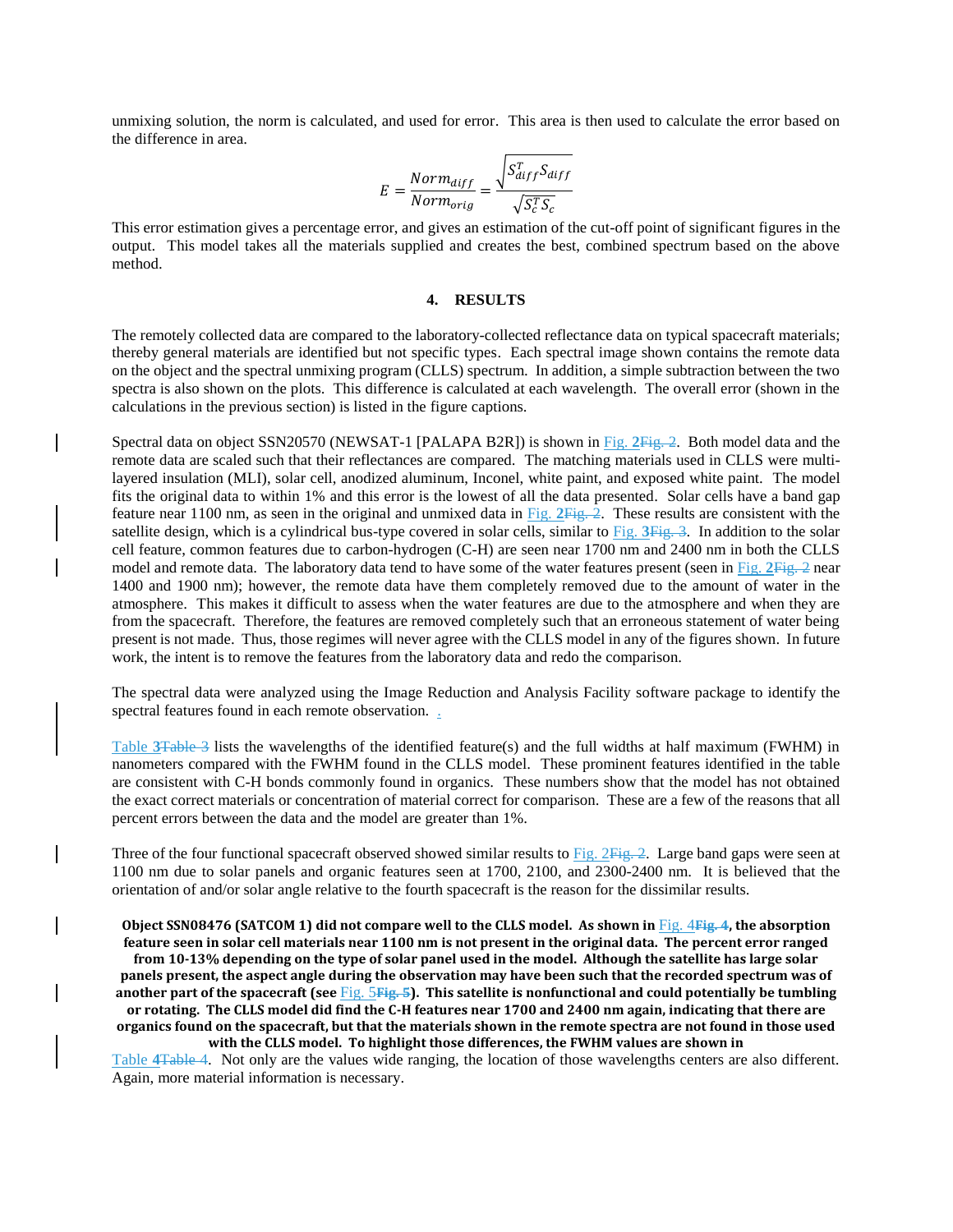

Fig. 2. Spectral Data from SSN20570. Green line is the original data, red line is the model fit to the data, and blue is the difference between the green and red lines. The percent error is less than 1%. The largest variations occur around the water features and the organic features.



Fig. 3. Palapa-B image. This is an artist rendition of a HS 376 communication satellite. Ref: [http://space.skyrocket.de/doc\\_sdat/palapa-b.htm.](http://space.skyrocket.de/doc_sdat/palapa-b.htm)

Table 3: Comparison of FWHM for the model and the original data

<span id="page-5-0"></span>

| <b>SSN</b>         | Central<br>Wavelength (nm) | FWHM (nm) | Central Wavelength<br>model (nm) | <b>FWHM</b> model<br>(nm) |  |
|--------------------|----------------------------|-----------|----------------------------------|---------------------------|--|
| ssn20570 (Nov2007) | 1700                       |           | 1699                             | 23                        |  |
| ssn20570           | 1740                       | 20        | 1745                             | 30                        |  |
| ssn20570           | 2290                       | 32        | 2291                             |                           |  |
| $\sin 20570$       | 2370                       | 18        | 2369                             | 23                        |  |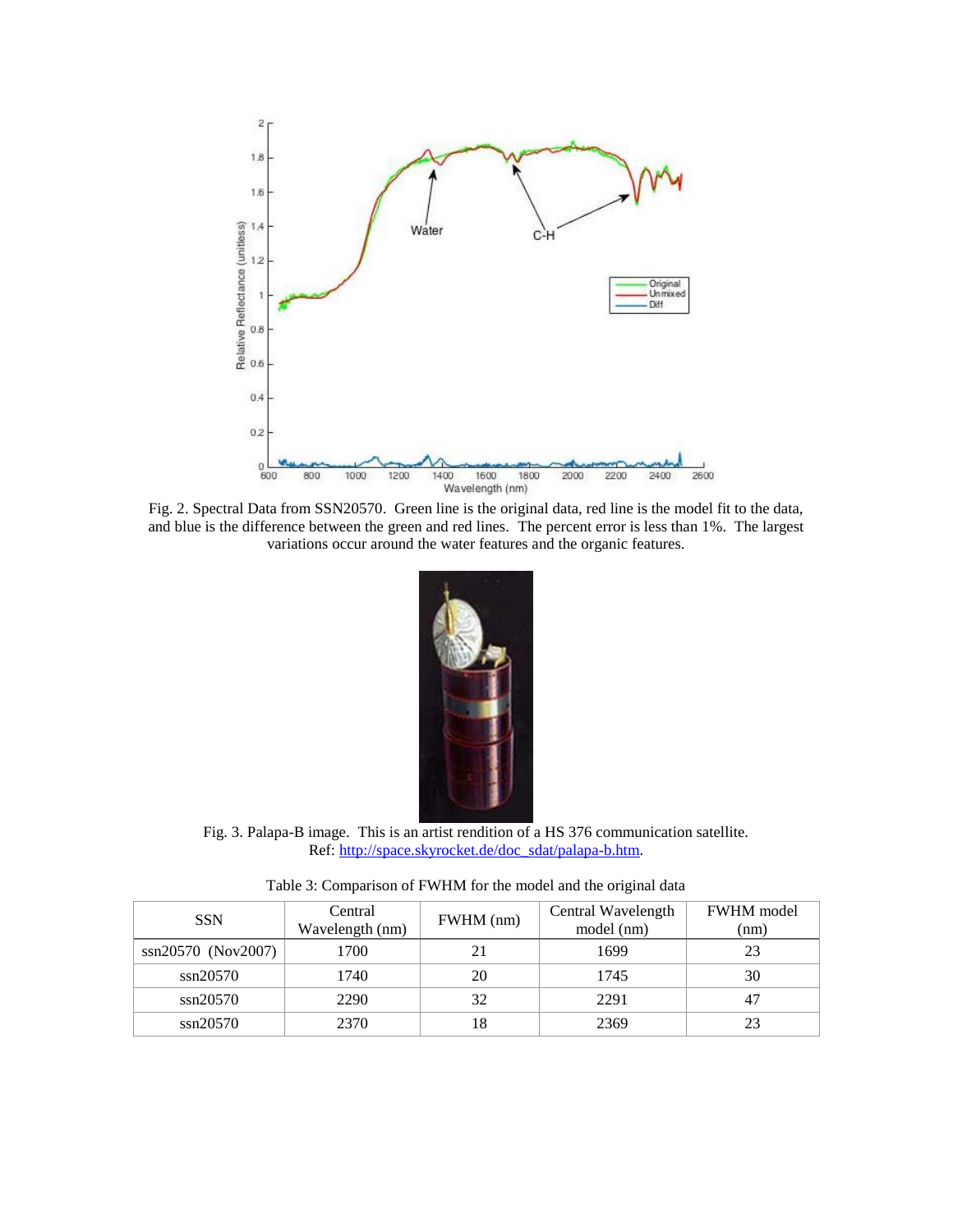

<span id="page-6-0"></span>Fig. 4. Spectral Data from SSN08476. Green line is the original data, red line is the model fit to the data, and blue is the difference between the green and red lines. The percent error is 10-13% depending on the solar panel material chosen. The major difference is the non-matching slope through the near IR—especially the silicon feature at 1100 nm.



Fig. 5. Satcom 1 image. Ref: [http://space.skyrocket.de/doc\\_sdat/satcom-1.htm](http://space.skyrocket.de/doc_sdat/satcom-1.htm)

<span id="page-6-1"></span>

| <b>SSN</b> | Central<br>Wavelength (nm) | FWHM (nm) | Central Wavelength<br>model (nm) | <b>FWHM</b> model<br>(nm) |
|------------|----------------------------|-----------|----------------------------------|---------------------------|
| ssn08476   | 1690                       | 90        | 1738                             |                           |
| ssn08476   | 2150                       | 58        | 2176                             | 35                        |
| ssn08476   | 2310                       | 86        | 2292                             |                           |
| ssn08476   | 2450                       | 31        | 2370                             |                           |

Table 4: Comparison of Absorption Features for SSN 8476

To highlight an example that does not have solar panels, the results from SSN22316 are shown in [Fig.](#page-7-0) **6**Fig. 6. The SSN22316 is an Inertial Upper Stage (IUS) rocket body and is shown in [Fig.](#page-7-1) **7**Fig. 7. The slope seen through the visible (600-800 nm) regime does not match that seen in intact spacecraft (see Fig. **6**Fig. 6, both images). However, the CLLS model was able to detect the C-H features and the general slope to within 2.5%. With *a priori* knowledge that no solar cells existed on this sample, the CLLS model was run again without solar panels, and the results are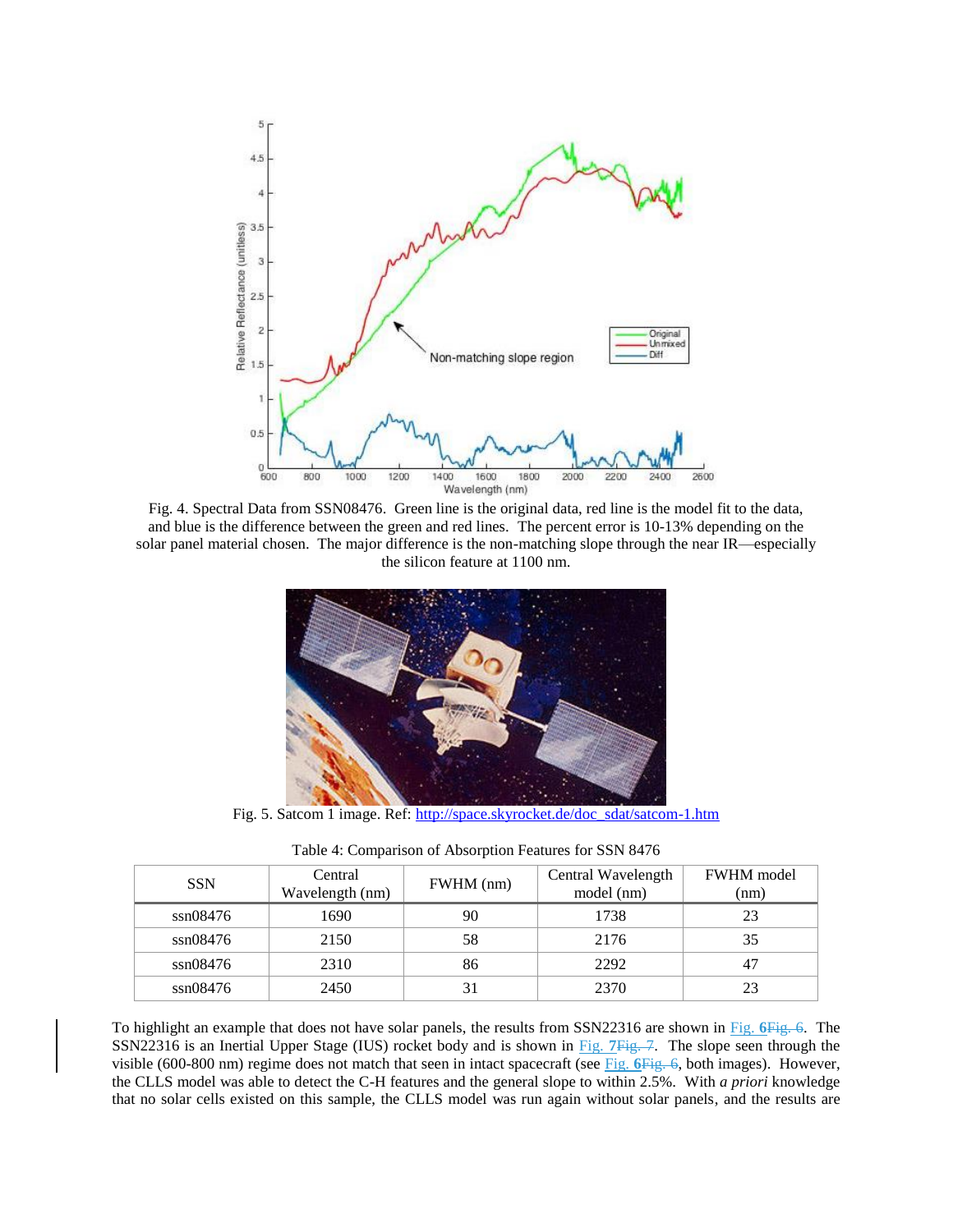shown in Fig. **6**Fig. 6, right image. The materials that matched the remote data the best were anodized aluminum, white paint, and white exposed paint (left image of [Fig.](#page-7-1) 7). Fig. 7*Fig.* 7 shows the entire rocket body and not just the final stage that resides in GEO. That stage may display significant properties of Kevlar (motor case) and carbon/carbon (nozzle). Neither material is represented in the current material database.



<span id="page-7-0"></span>Fig. 6. CLLS and original data for SSN22316, the IUS rocket body, left image has solar panels in the unmixed materials spectrum and the right image does not have solar panels in the unmixed spectra. Green line is the original data, red line is the model fit to the data, and blue is the difference between the green and red lines. Please note that the percentage difference is smaller in the left image.



Fig. 7. IUS rocket body (photo credit: NASA.gov)

<span id="page-7-1"></span>The CLLS had the hardest time matching materials with the orbital debris pieces. [Fig.](#page-8-0) **8**Fig. 8 and [Fig.](#page-8-1) **9**Fig. 9 show data from Titan Transtage debris (SSN25000) and the Ekran 2 debris piece (SSN29014), respectively. The CLLS model did not have materials in the database to match the debris pieces. [Fig.](#page-8-0) **8**Fig. 8 shows a relatively featureless although increasing slope spectrum with a match to aluminum and solar panel at 4% error. [Fig.](#page-8-1) **9**Fig. 9 shows more absorption features at 1700 and 2300 nm but nothing that matches well in the database and shows a 7% error. In both samples, aluminum was the dominant match. As in the previous example, the CLLS model was run again without solar panels in the material selection and the materials used in the best fit were aluminum and exposed white paint for both SSN 25000 and SSN 29014, and again, aluminum was the dominant material. However, the error increased to 8 and 16%, respectively. The authors think that solar panels are not in these objects, but some material with similar spectral response that is not in the database and model is present in the relative reflectance spectra.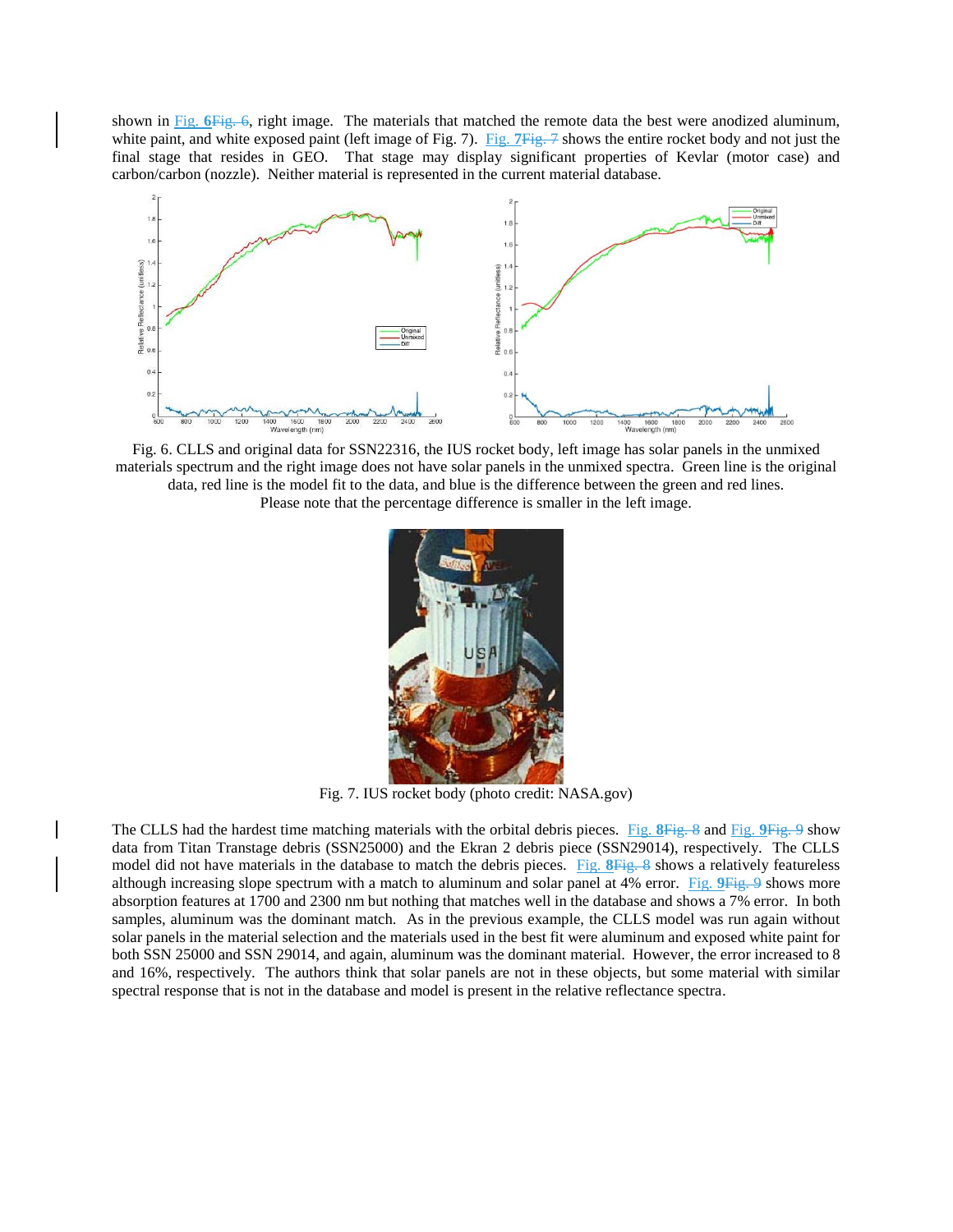

<span id="page-8-0"></span>Fig. 8. Titan debris (SSN25000) remote data compared to CLLS model data with a 5% error. Green line is the original data, red line is the model fit to the data, and blue is the difference between the green and red lines.



<span id="page-8-1"></span>Fig. 9. Ekran Debris remote data compared with the CLLS model with a 7% error. Green line is the original data, red line is the model fit to the data, and blue is the difference between the green and red lines.

Overall, the CLLS model showed promising results. Since all of the images could not be shown in the paper, a review of the materials identified and the percent error is shown in Table 5Table 5. The dominant material found was solar cells. The debris objects had higher error values showing that the model does not contain the materials shown in the remote sample. The differences between the results between an intact spacecraft, rocket body, and debris piece are evident by the material selected.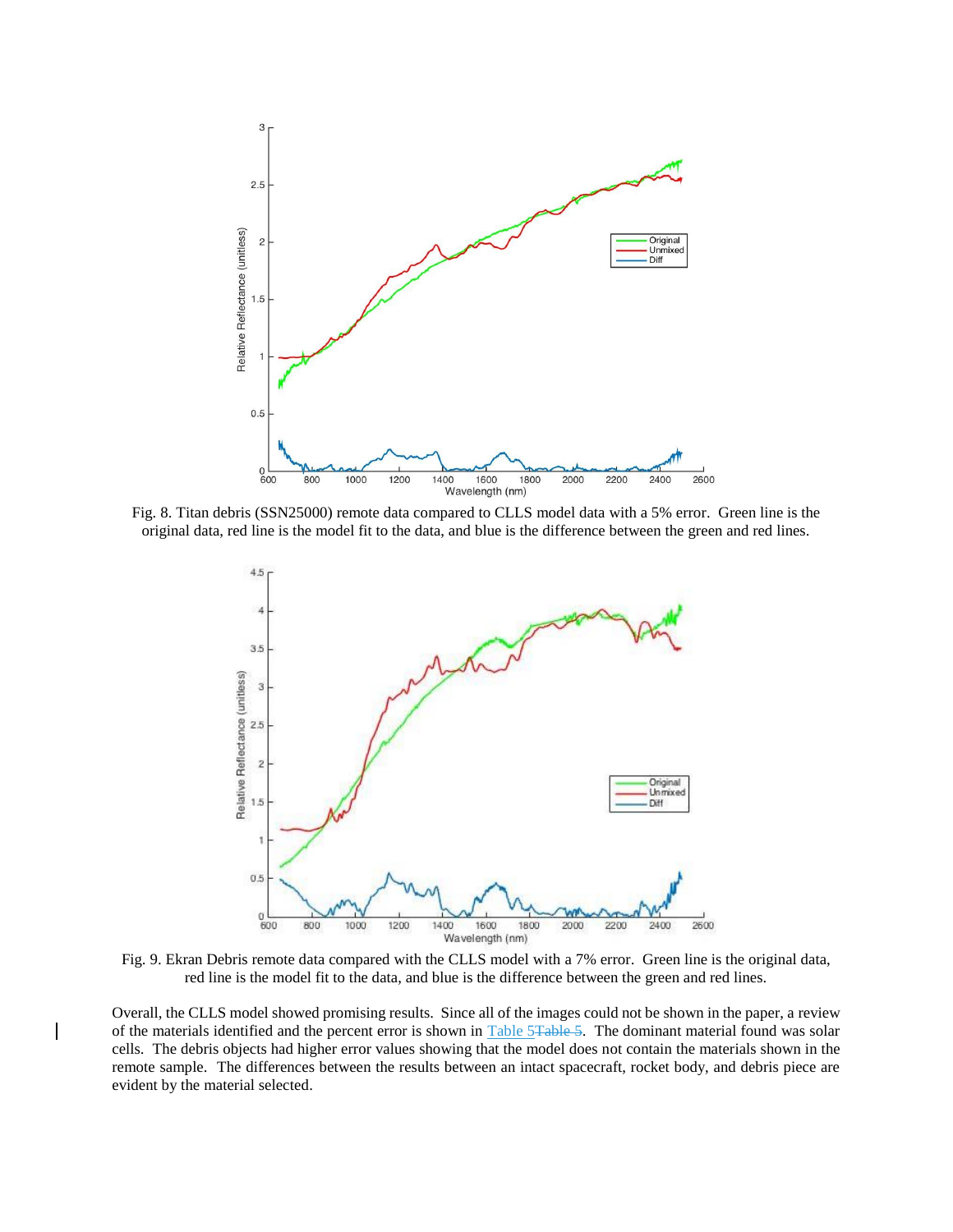| <b>SSN</b> | Common Name                   | <b>Materials Found</b>                                                                    |      |
|------------|-------------------------------|-------------------------------------------------------------------------------------------|------|
| 08476      | SATCOM 1                      | Solar Cell, Aluminum                                                                      | 9%   |
| 08832      | <b>TITAN 3C TRANSTAGE DEB</b> | Solar Cell, Aluminum                                                                      | 7%   |
| 11669      | OPS 6393 (FLTSATCOM 3)        | Solar Cell, Aluminum                                                                      | 6%   |
| 11964      | GOES <sub>4</sub>             | Solar Cell                                                                                | 5%   |
| 12855      | SBS <sub>2</sub>              | Solar Cell, MLI, Kapton, White paint, Exp white paint,<br>Inconel                         | 1%   |
| 13984      | <b>SATCOM 1R</b>              | Solar Cell, MLI, Kapton, White paint, Inconel                                             | 2%   |
| 14234      | ARABSAT 1DR (TELSTAR          | Solar Cell, MLI, Alumized Kapton, White paint,                                            | 2%   |
|            | 3A)                           | Inconel                                                                                   |      |
| 14421      | <b>INTELSAT 507</b>           | Solar Cell, Aluminum                                                                      | 5%   |
| 15385      | <b>SPACENET 2</b>             | Solar Cell, MLI, Kapton, White paint, Exp white paint,<br>Inconel                         | 2%   |
| 15826      | TELSTAR 303                   | Solar Cell, MLI, Kapton, White paint, Exp white paint,<br>Inconel                         | 1.5% |
| 19550      | IUS R/B $(2)$                 | Exp White paint                                                                           | 7%   |
| 20570      | NEWSAT-1 (PALAPA B2R)         | Solar Cell, MLI, Aluminum, Kapton, White paint, Exp<br>white paint, Aluminized Beta Cloth | 1%   |
| 21641      | IUS R/B $(2)$                 | Exp White paint                                                                           | 8%   |
| 21648      | <b>COSMOS 2054 DEB</b>        | Solar Cell, MLI, Kapton, White paint, Exp white paint,<br>Inconel                         | 2%   |
| 22316      | IUS R/B $(2)$                 | White paint, exp white paint                                                              | 3%   |
| 23615      | IUS R/B $(2)$                 | Aluminum, exp white paint                                                                 | 5%   |
| 25000      | <b>TITAN 3C TRANSTAGE DEB</b> | Anodized Aluminum, Solar cell                                                             | 4%   |
| 25126      | HGS-1 (ASIASAT 3)             | Solar Cell, MLI, Kapton, White paint, Exp white paint,<br>Inconel                         | 4%   |
| 25645      | $SL-12$ R/B $(2)$             | Aluminum, Aluminized Kapton, Exposed White paint                                          | 3%   |
| 29014      | <b>EKRAN 2 DEB</b>            | Aluminum, Solar Cell                                                                      | 4%   |

Table 5: Details of the material matches for the objects observed

## **5. CONCLUSIONS**

Spectral data taken at IRTF during 2006 to 2008 were shown and compared to a constrained linear least squares model using common spacecraft materials. The data collected using the SpeX infrared spectrograph cover the wavelength range 0.7-2.5 µm. Overall, data were collected on 20 different orbiting objects at or near the GEO regime. Four of the objects were controlled spacecraft, seven were non-controlled spacecraft, five were rocket bodies, and the final four were cataloged as debris pieces. The dominant material found was solar cells. The debris objects had higher error values showing that the model does not contain the materials shown in the remote samples. The differences between the results of an intact spacecraft, rocket body, and debris piece are evident. The spacecraft, both the controlled and non-controlled, show distinct features due to the presence of solar panels, whereas the rocket bodies do not, as expected. Signature variations between rocket bodies, due to the presence of various metals and paints on their surfaces, show a clear distinction from those objects with solar panels, demonstrating that one can distinguish most spacecraft from rocket bodies through infrared spectrum analysis. Future work on this topic includes adding more noise to the model such as surface roughness, examining the phase angles in conjunction with the spectra, and adding more laboratory materials to the model in hopes of more clearly defining the material types of these objects. Due to the wide variation of materials used on spacecraft, coatings applied to those materials, and space environmental effects while on orbit, having a perfect match between laboratory data and remote data would be impossible. However, the inclusion of more materials into the model and including space environmental and material degradation effects as well will increase the likelihood of determining the material types of these orbiting objects.